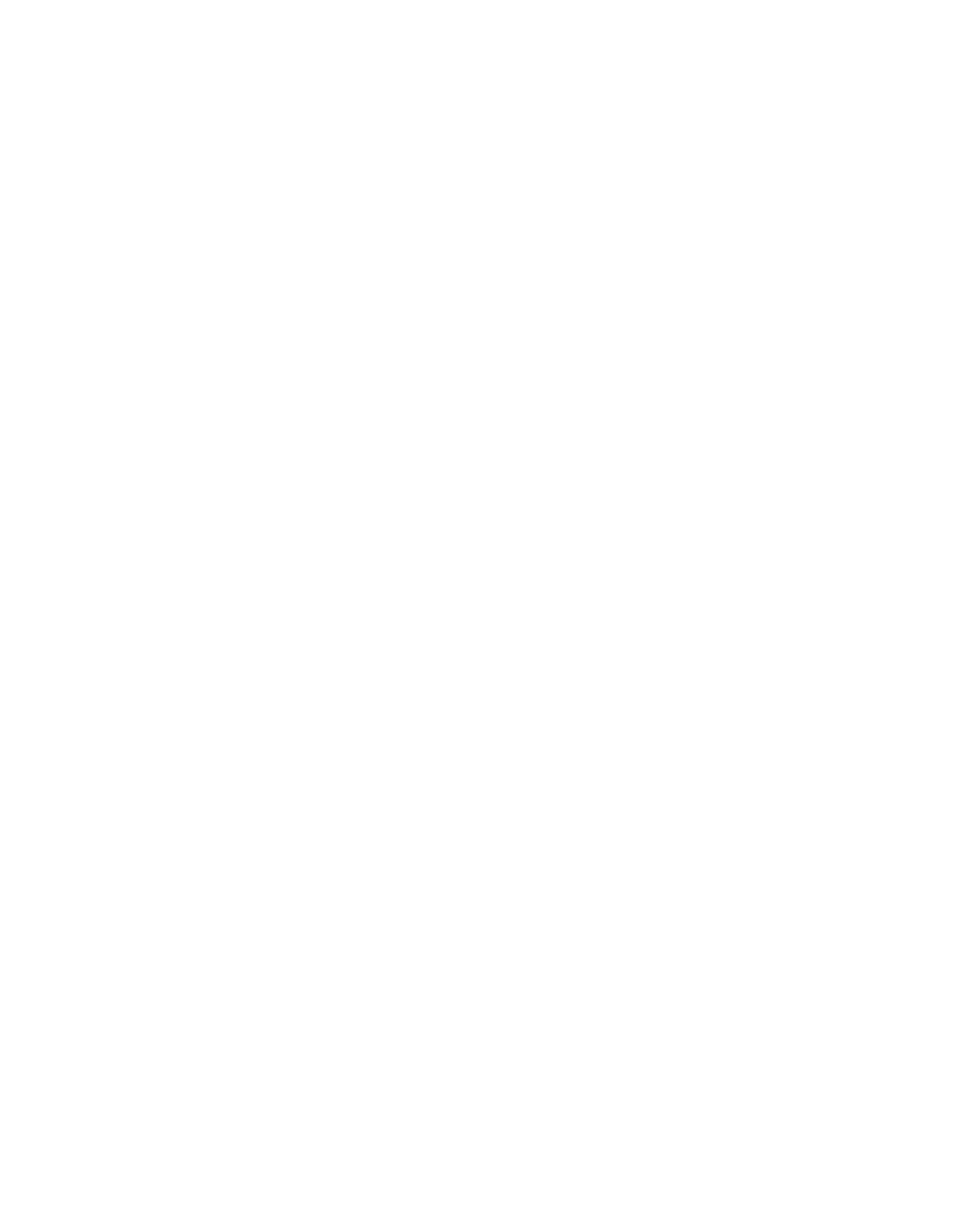| <b>Investment Planning and Portfolio Management (continued)</b>                                                                                                                                                                                                                                                                                                             | Yes | <b>No</b> | N/A |
|-----------------------------------------------------------------------------------------------------------------------------------------------------------------------------------------------------------------------------------------------------------------------------------------------------------------------------------------------------------------------------|-----|-----------|-----|
| 5. Has a retirement income distribution strategy been discussed/developed?<br>Have you run a "stress test" or a Monte Carlo Simulation on your financial plan<br>٠<br>to help you determine your needed investment returns?<br>Do you have a prudent retirement income distribution plan that is tax-efficient<br>(Planning for Retirement the R.I.T.E. Way <sup>®</sup> )? |     |           |     |
| <b>Notes:</b>                                                                                                                                                                                                                                                                                                                                                               |     |           |     |

÷,

г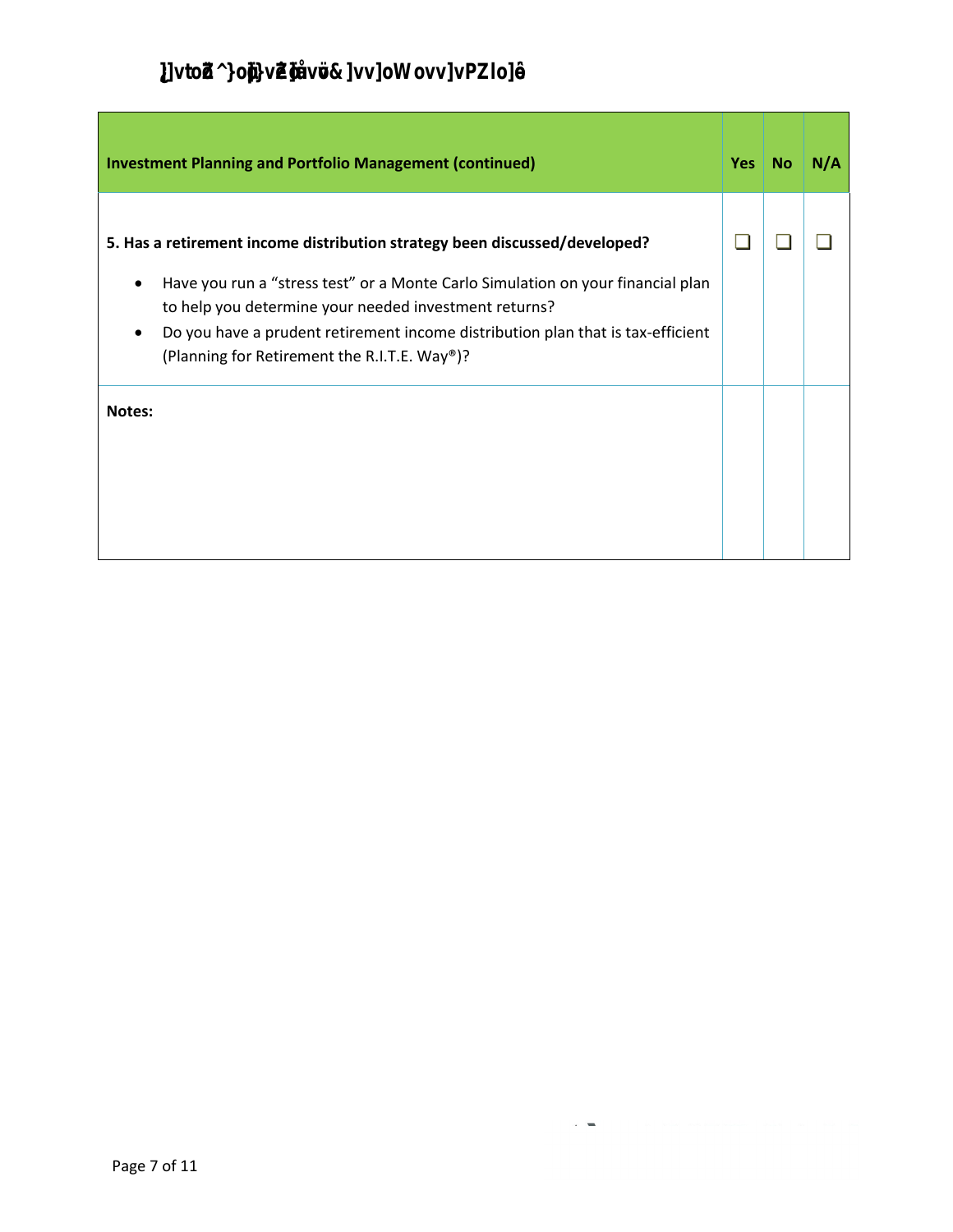| <b>Insurance planning</b>                                                                                                                                                                                                                                                                  | Yes No | N/A |
|--------------------------------------------------------------------------------------------------------------------------------------------------------------------------------------------------------------------------------------------------------------------------------------------|--------|-----|
| 1. If under age 65, will adequate health insurance be available until Medicare<br>eligibility is established?                                                                                                                                                                              |        |     |
| Do you have retiree healthcare coverage from your employer?<br>٠<br>Do you have any issues that will prevent you from getting reasonable coverage<br>if Obamacare is repealed?<br>Have you built these expenses into your financial and income plan?                                       |        |     |
| 2. If 65 or older, has a Medigap or other health policy been purchased to supplement<br>Medicare, or is employer-sponsored coverage available?                                                                                                                                             | H      |     |
| If you have or will have retiree healthcare coverage from your employer, do<br>$\bullet$<br>you know how it is coordinated with Medicare?<br>Are you currently or will you be using a retiree healthcare plan that includes an<br>HSA?                                                     |        |     |
| 3. Do you have long-term care insurance?                                                                                                                                                                                                                                                   |        |     |
| Is your plan adequate to meet your needs?<br>Are you aware that in many long-term care policies that premiums are not<br>guaranteed to stay level?<br>Have you considered the impact of a health event that would cause the need<br>for nursing or home healthcare on your financial plan? |        |     |
| 4. Have life insurance needs been revisited and have your policies been reviewed?                                                                                                                                                                                                          |        |     |
| Employer coverage may end in retirement<br>Do you still have a need for your existing life insurance?                                                                                                                                                                                      |        |     |

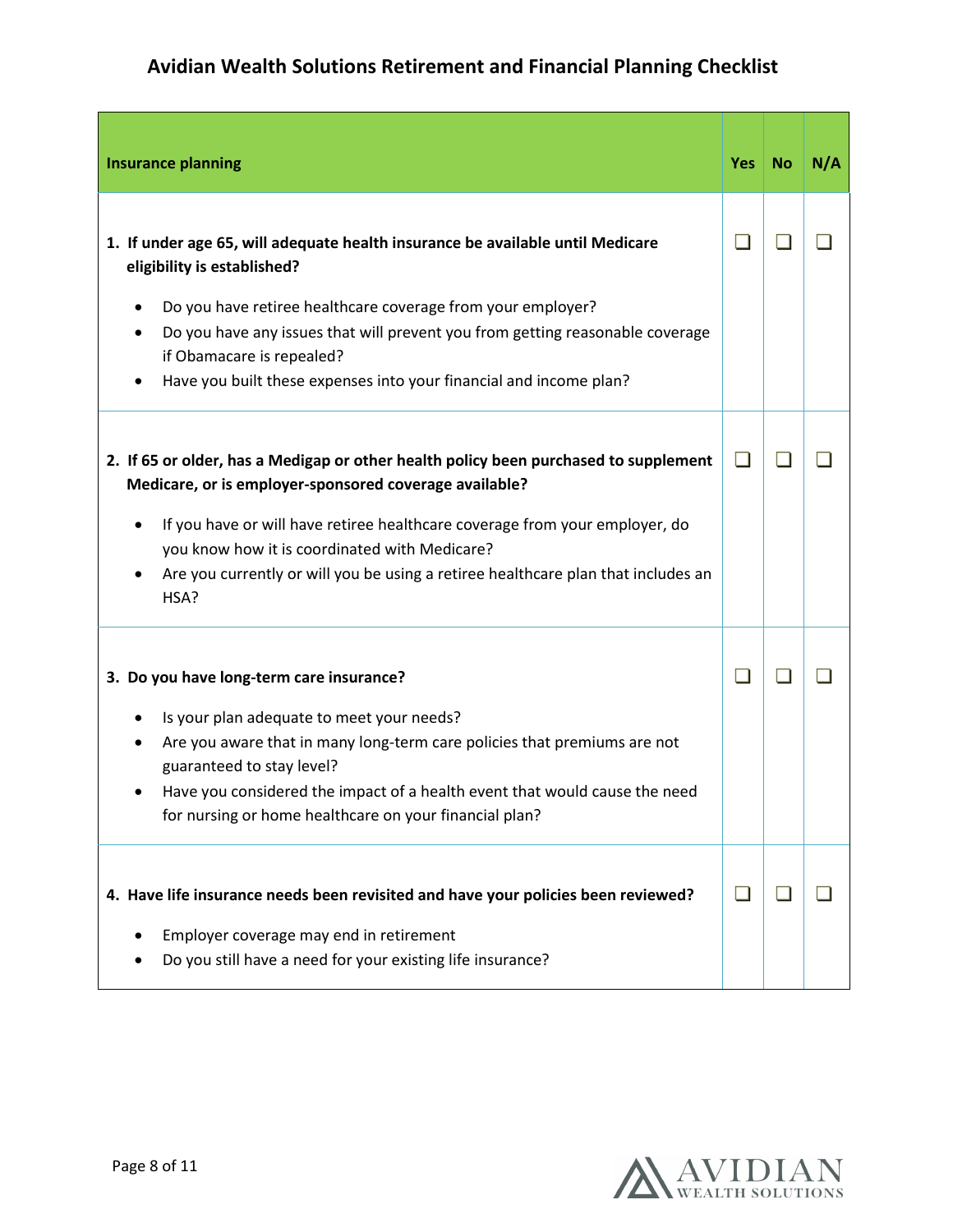| <b>Insurance planning (Continued)</b>                                                                                                                                                                                            | <b>Yes</b> | <b>No</b> | N/A |
|----------------------------------------------------------------------------------------------------------------------------------------------------------------------------------------------------------------------------------|------------|-----------|-----|
| 5. Have other types of insurance coverage been reviewed for gaps or changes?<br>Auto and homeowners<br>Disability (will end at retirement)<br>٠<br>Liability (for rental properties or umbrella coverages)<br>$\bullet$<br>Other |            |           |     |
| Notes:                                                                                                                                                                                                                           |            |           |     |

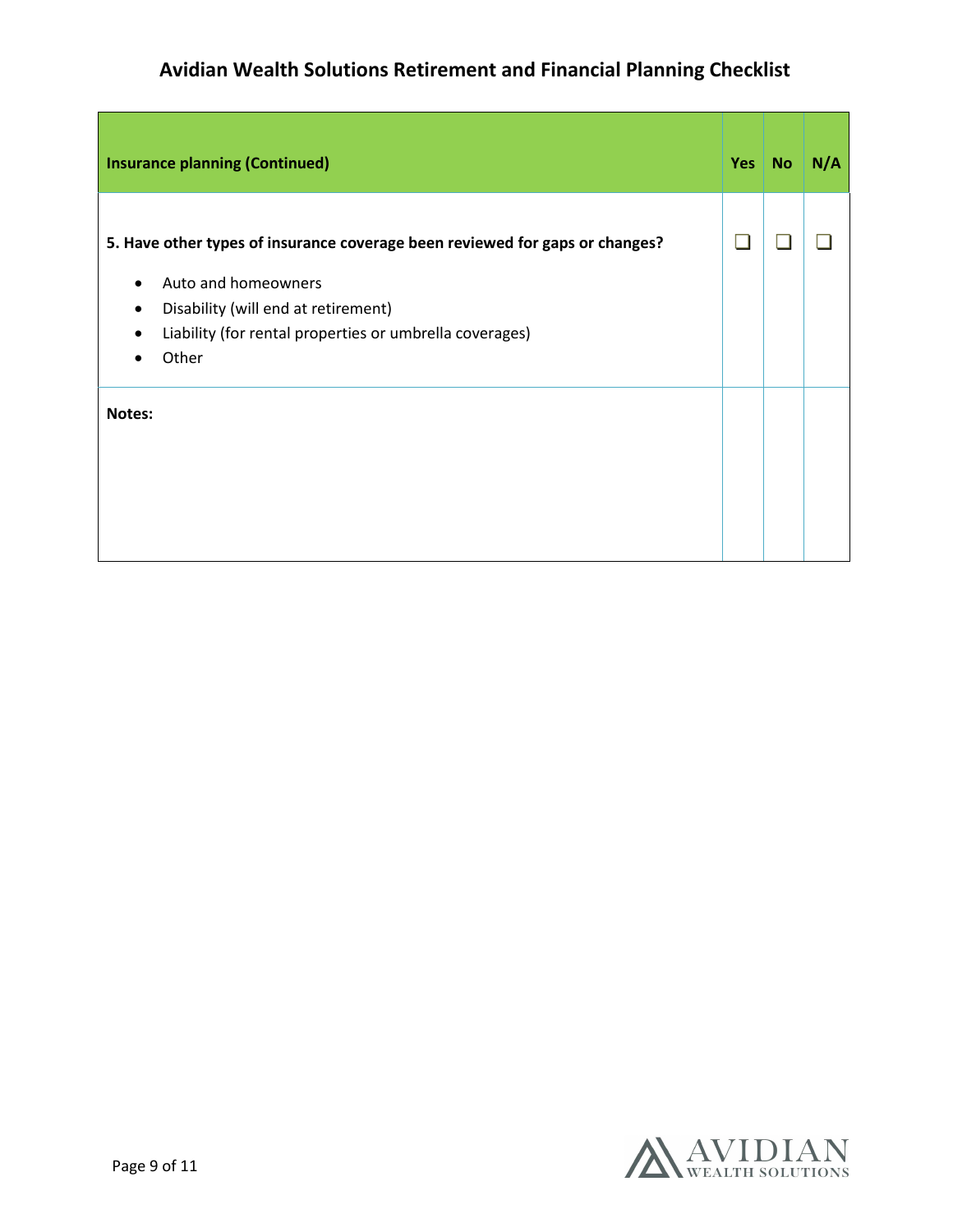| <b>Estate planning</b>                                                                                                                                                                                                                                                                                                                           | Yes | <b>No</b> | N/A |
|--------------------------------------------------------------------------------------------------------------------------------------------------------------------------------------------------------------------------------------------------------------------------------------------------------------------------------------------------|-----|-----------|-----|
| 1. Have your Wills and Trusts been reviewed/updated?<br>Change in distribution or legacy plan?<br>٠<br>Change in Executors or Trustees?<br>Need for more advanced planning (trust planning, gifting, estate/income tax<br>minimization strategies, business succession, charitable planning, see below)?                                         | - 1 |           |     |
| 2. Have you updated your beneficiary designations to be coordinated with your<br>Wills, Trusts and distribution plan?<br>Employer-sponsored plans<br><b>IRAs</b><br>Annuities<br>Life insurance<br>Note: Have you coordinated any asset titling to be better coordinated with<br>your estate plan (such as "Joint with Rights of Survivorship")? |     |           |     |
| 3. Have you reviewed your durable powers of attorney or health-care proxy?                                                                                                                                                                                                                                                                       | - 1 |           |     |
| 4. Have other estate planning tools and strategies been considered?<br>Estate and Income Tax Minimization Strategies<br><b>Gifting Strategies</b><br>Charitable or Legacy Planning Strategies<br><b>Business Succession Strategies (for business owners)</b><br>Other                                                                            |     |           |     |
| Notes:                                                                                                                                                                                                                                                                                                                                           |     |           |     |